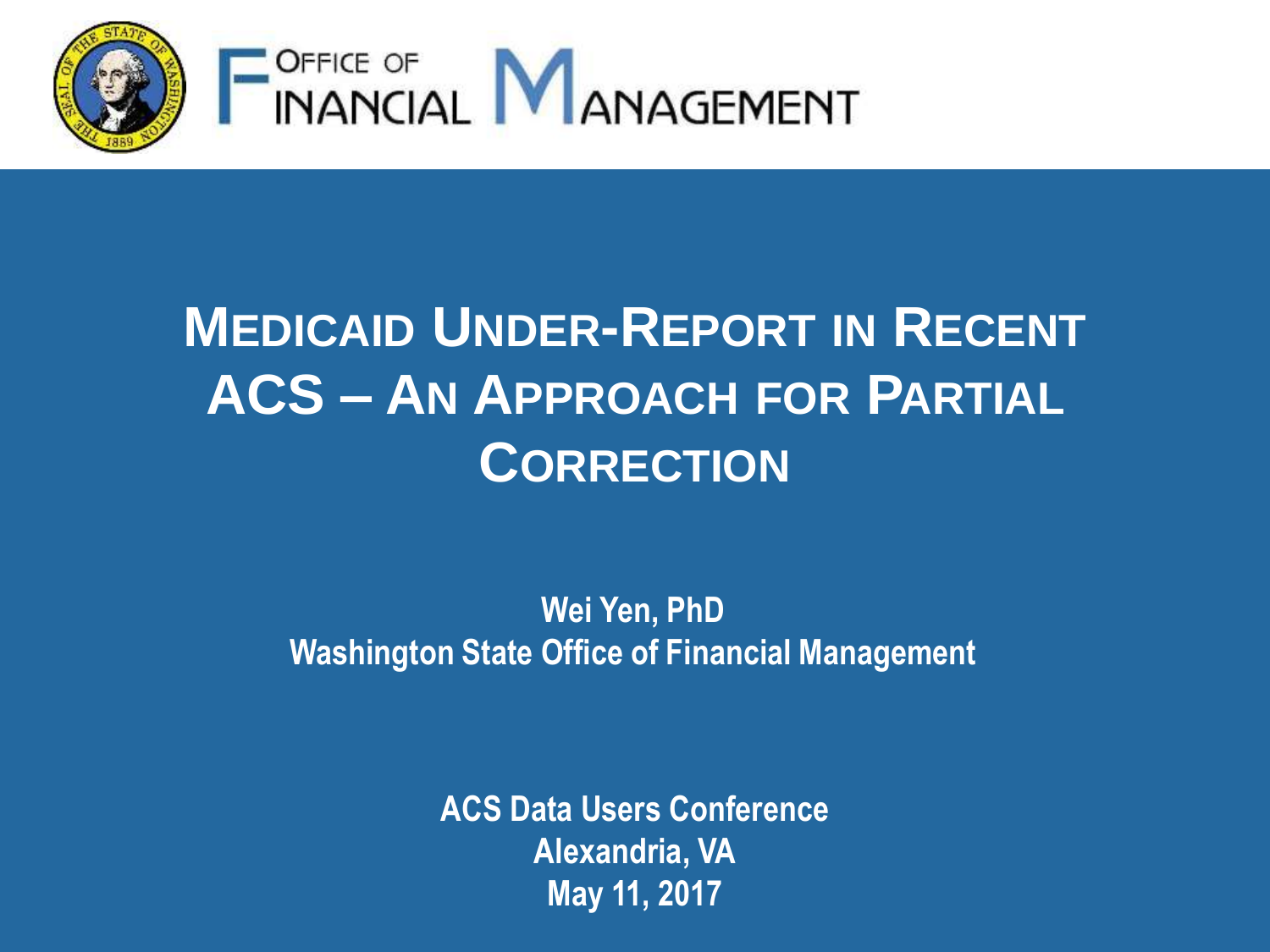#### **Outline**

- » Differences between ACS estimates and administrative counts of Washington state's Medicaid enrollment for 2010-15
- » The need to adjust the undercount of Washington's Medicaid enrollment in 2014 and 2015 ACS
- » The ad-hoc approach we adopted to partially correct the undercount in 2014 and 2015 ACS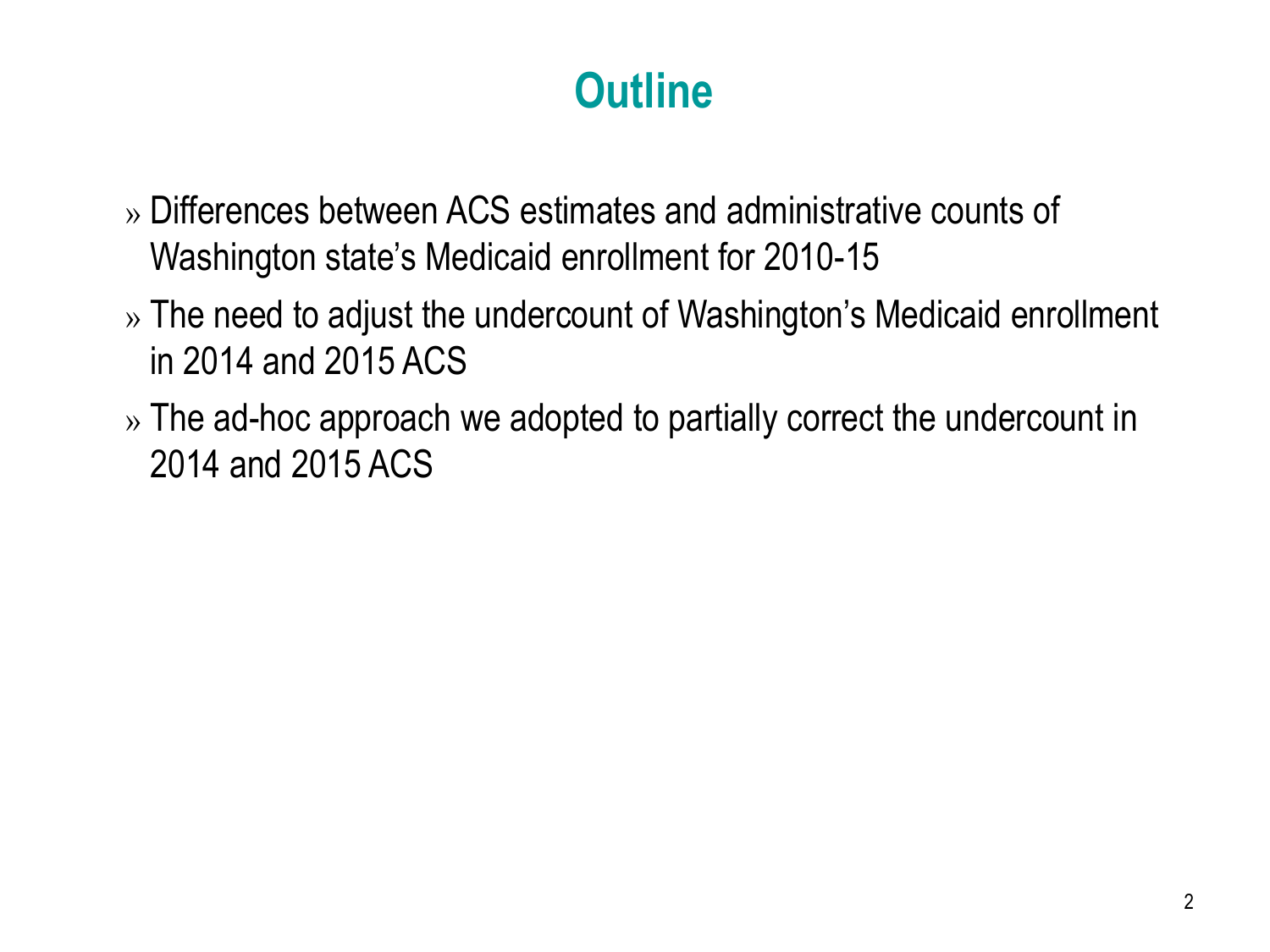Differences between ACS estimates and administrative counts of Washington state's Medicaid enrollment for 2010-15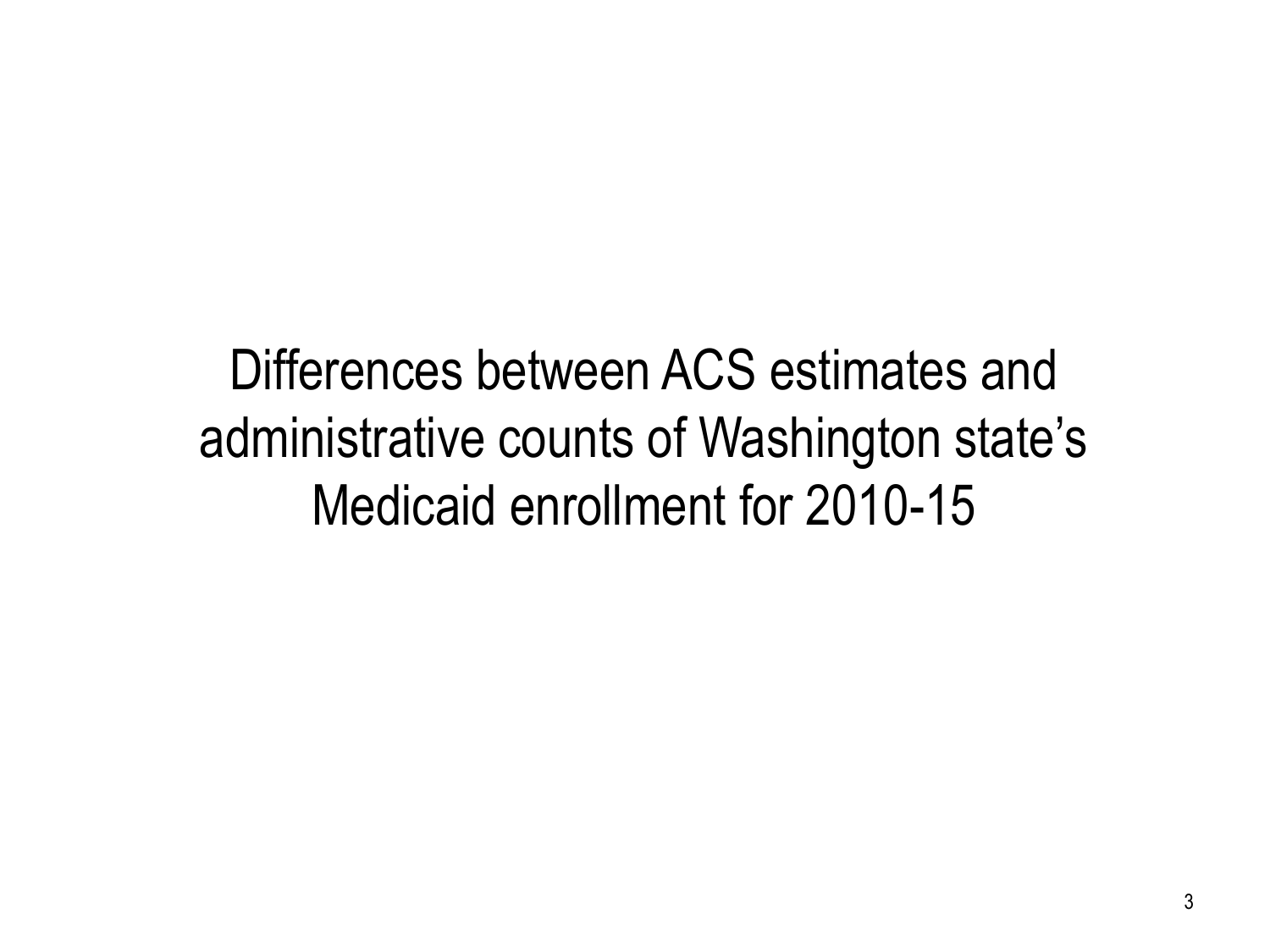### **Data sources**

- ACS 1-year PUMS: 2010-15
- CMS June estimates (including CHIP): 2010-15 (downloaded from KFF website)
- Washington State Medicaid administrative (WA Admin) estimates (including CHIP) for June: 2010-15
	- WA Admin estimates exclude short-term and partial-benefit program enrollees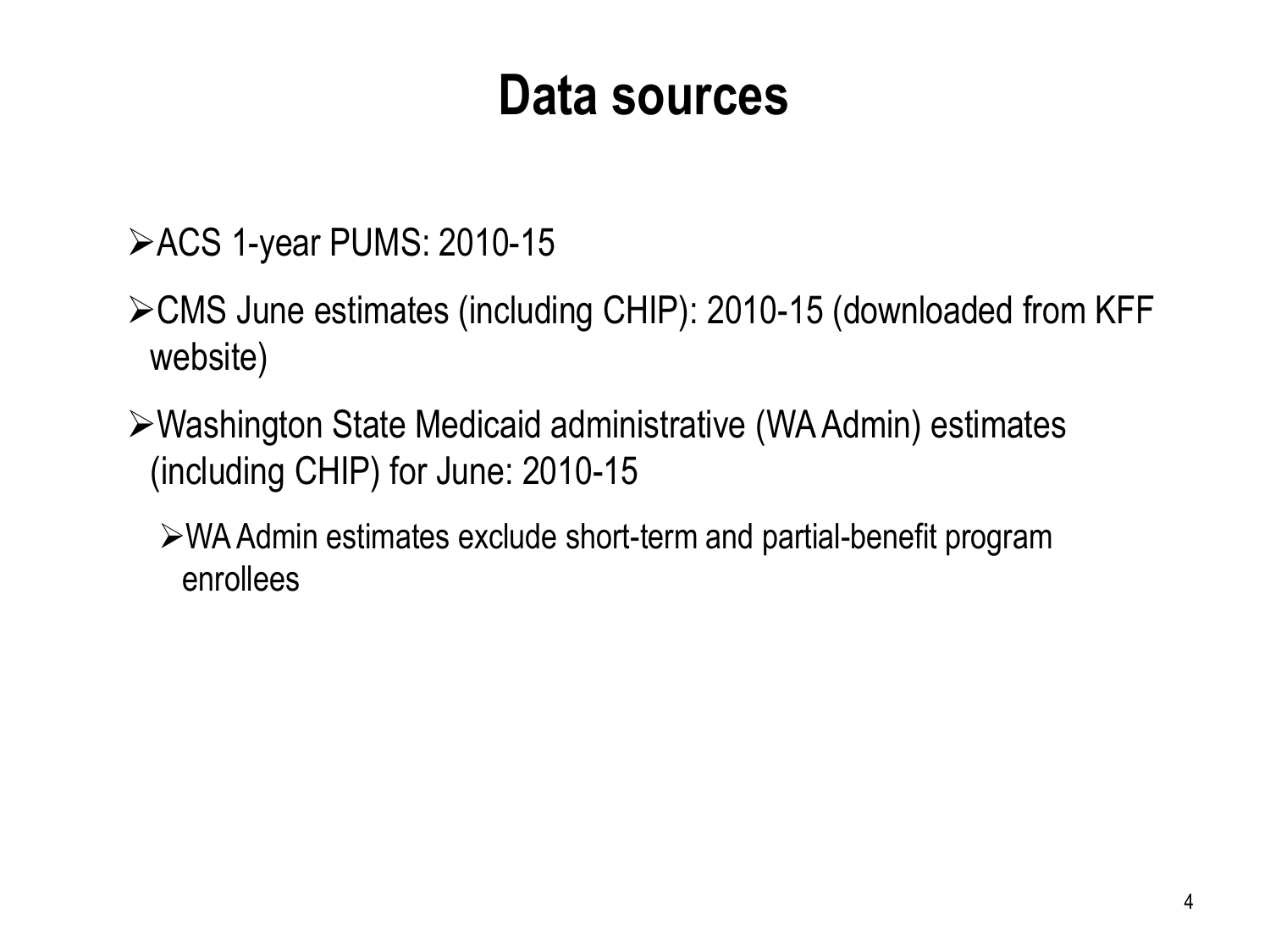#### Estimates of Washington State's Medicaid Population, 2010-15: ACS, CMS and WA Admin

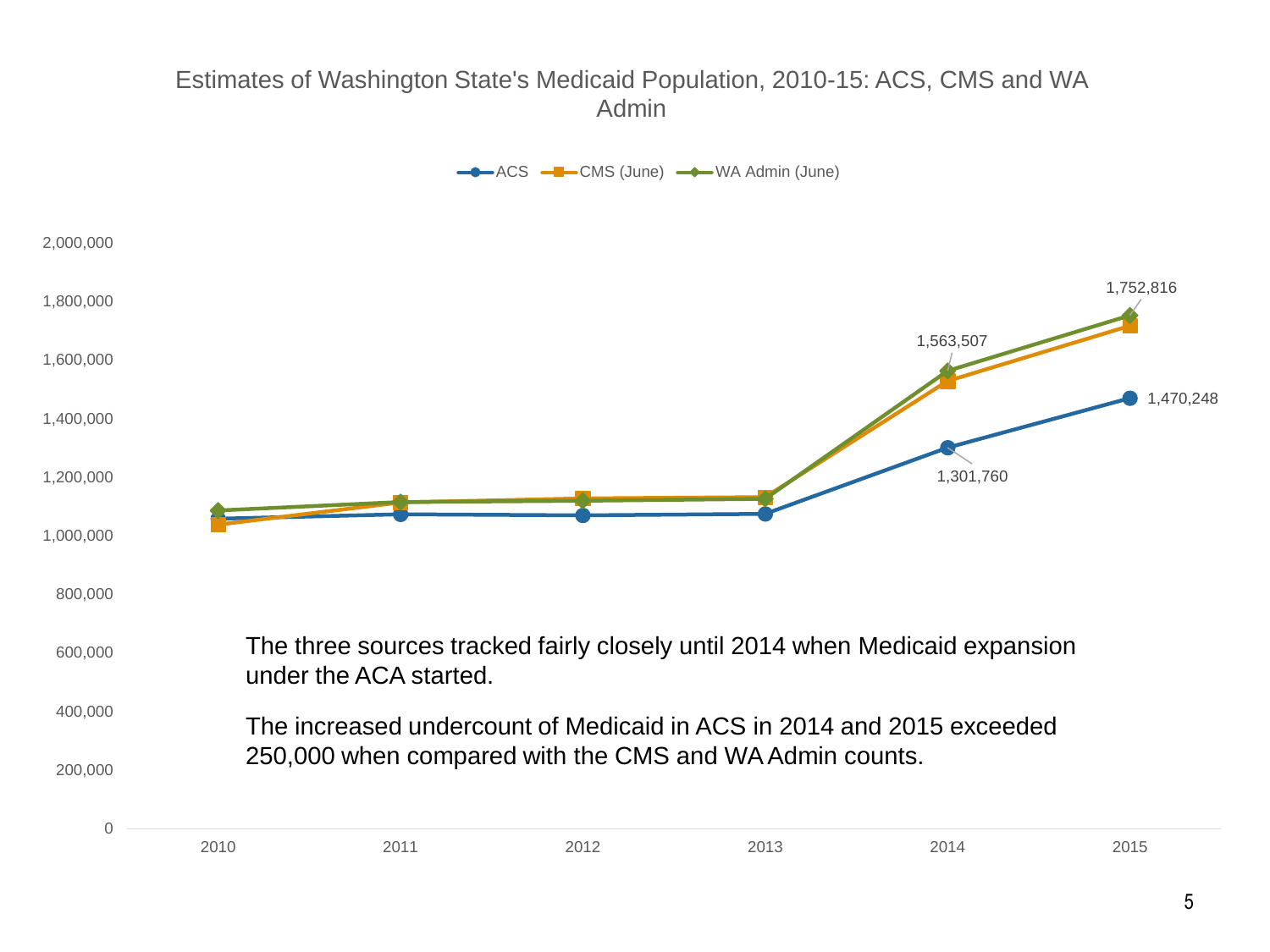#### Differences in Estimates (%) of Medicaid Population, 2010-15: ACS vs. CMS and ACS vs. WA Admin (June)

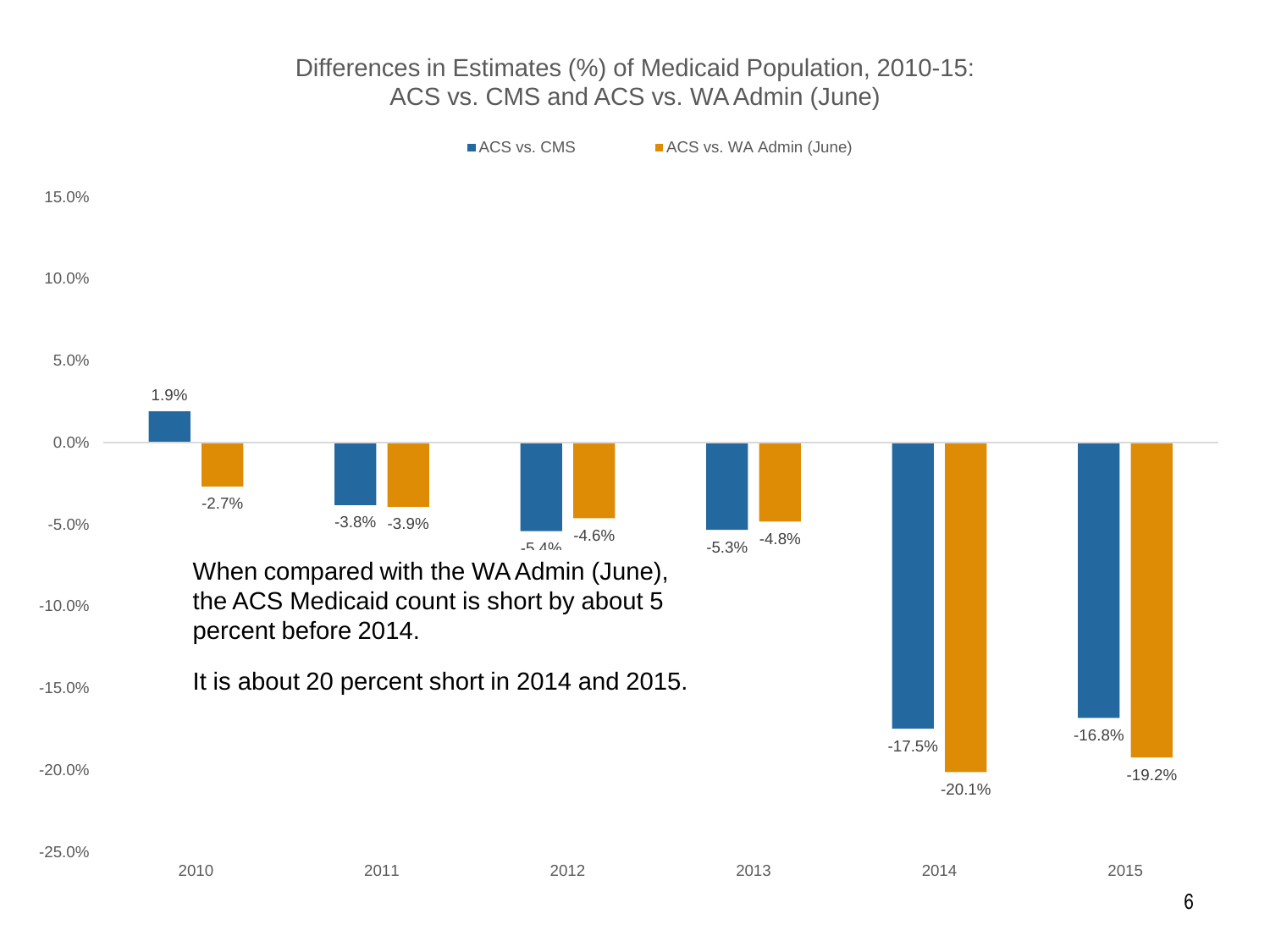## **The need to adjust the undercount of Washington's Medicaid enrollment in 2014 and 2015 ACS**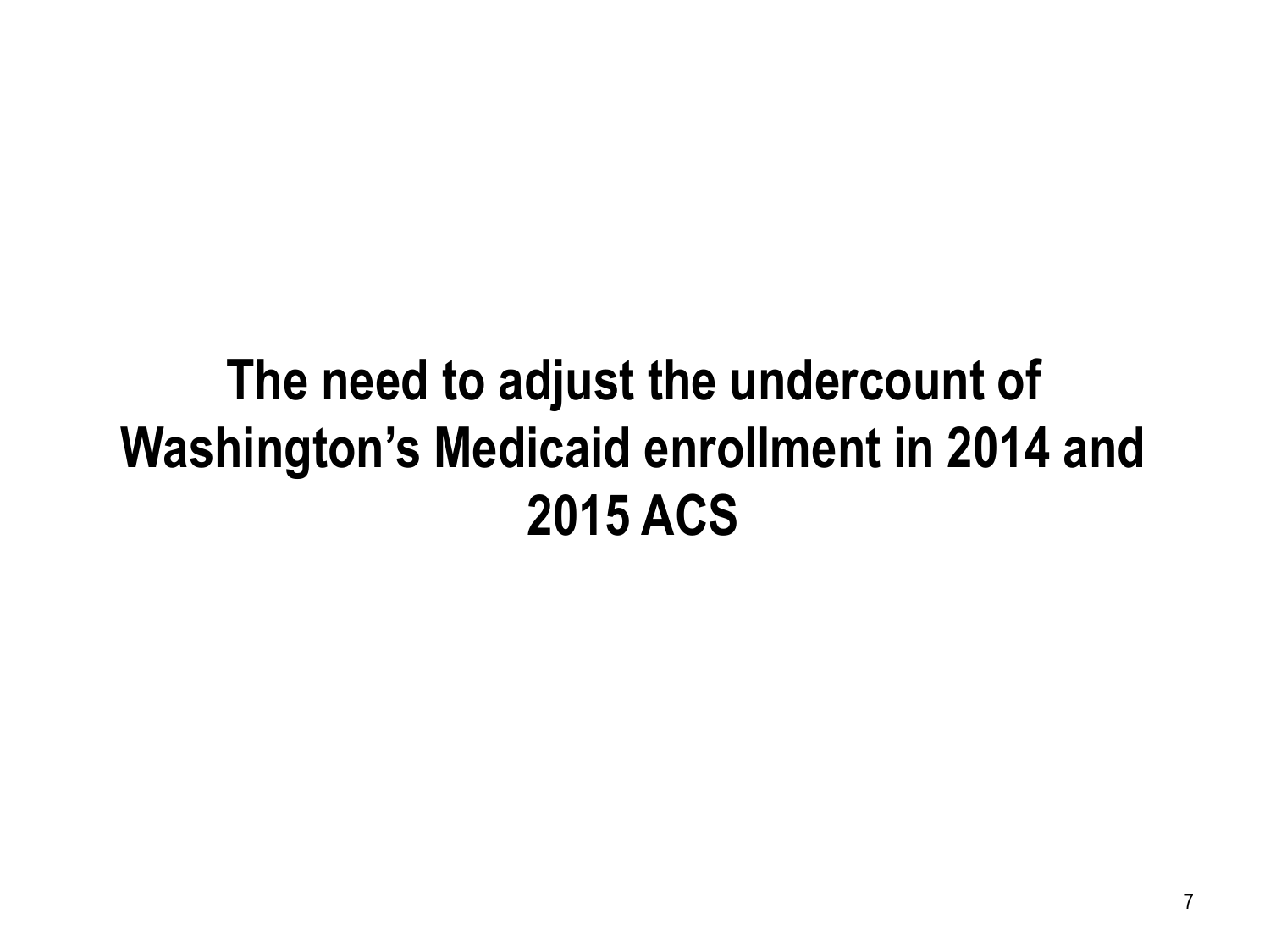### **The policy communication dilemma presented by the large discrepancy in the Medicaid counts between ACS and WA Admin**

- ACS data for Washington show that Medicaid is largely responsible for the state's unprecedented reduction in total uninsured since 2014 from its 2013 level.
- At the same time, ACS has an undercount of the Medicaid population by about 20 percent in 2014 and 2015.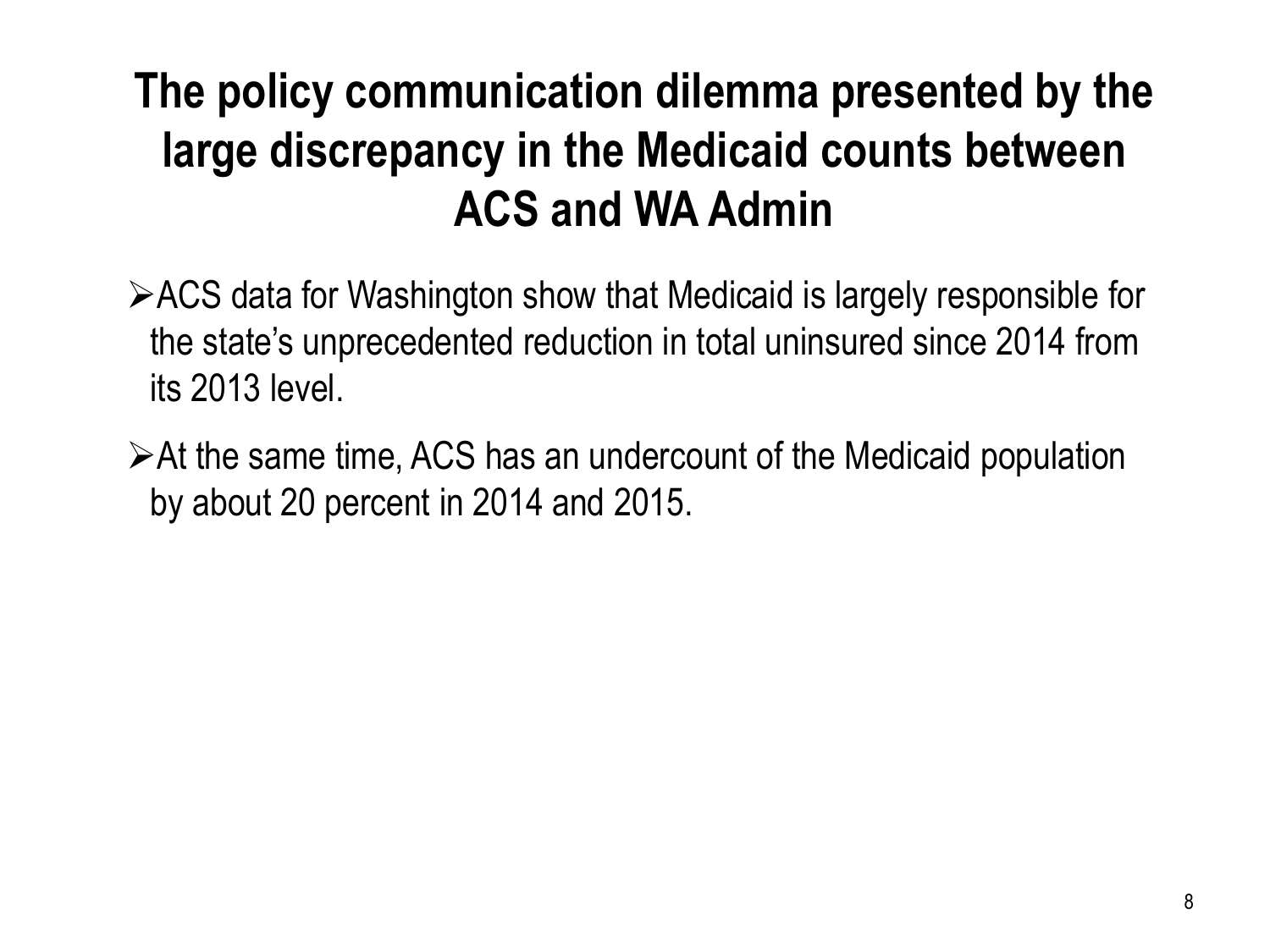#### Coverage Source Distribution (%) in ACS, Washington, 2013-15

 $2013$  2014 2015

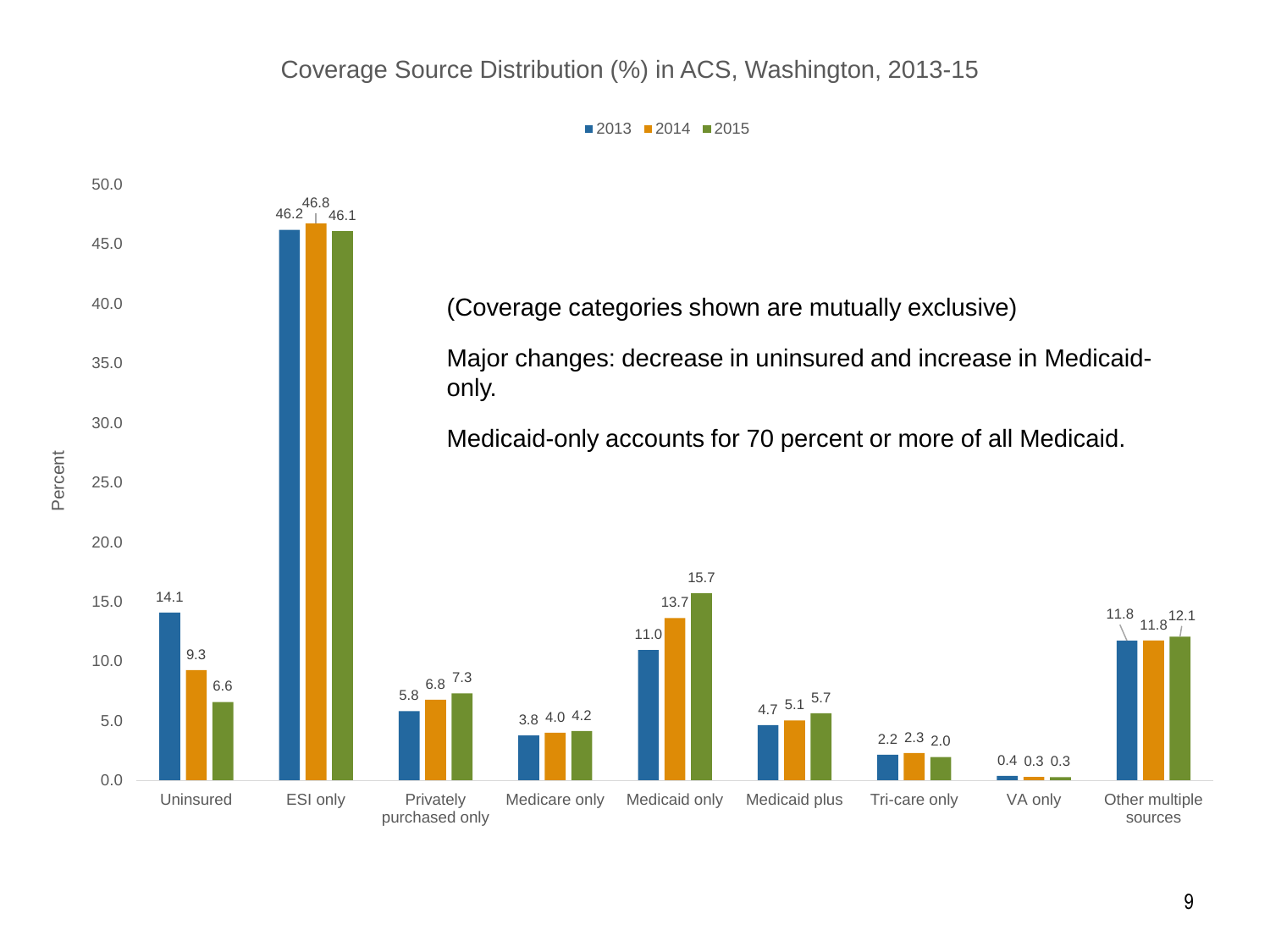#### Washington's Coverage Changes in ACS from 2013 to 2014 and from 2013 to 2015



Change from 2013 to 2014 Change from 2013 to 15

The incremental coverage change from 2014 to 2015 in the ACS appears to be just between Medicaid (increase) and the uninsured (decrease).

And yet, ACS 2015 still has an undercount of Medicaid by about 20 percent when compared with WA Admin (June).

If the Medicaid undercount is not adjusted, it would be difficult to communicate about the impact of the ACA on coverage.

-10.0

-8.0

-6.0

-4.0

-2.0

-7.5

- 2.7

-4.8

Uninsured Medicaid only Mediciad plus Cther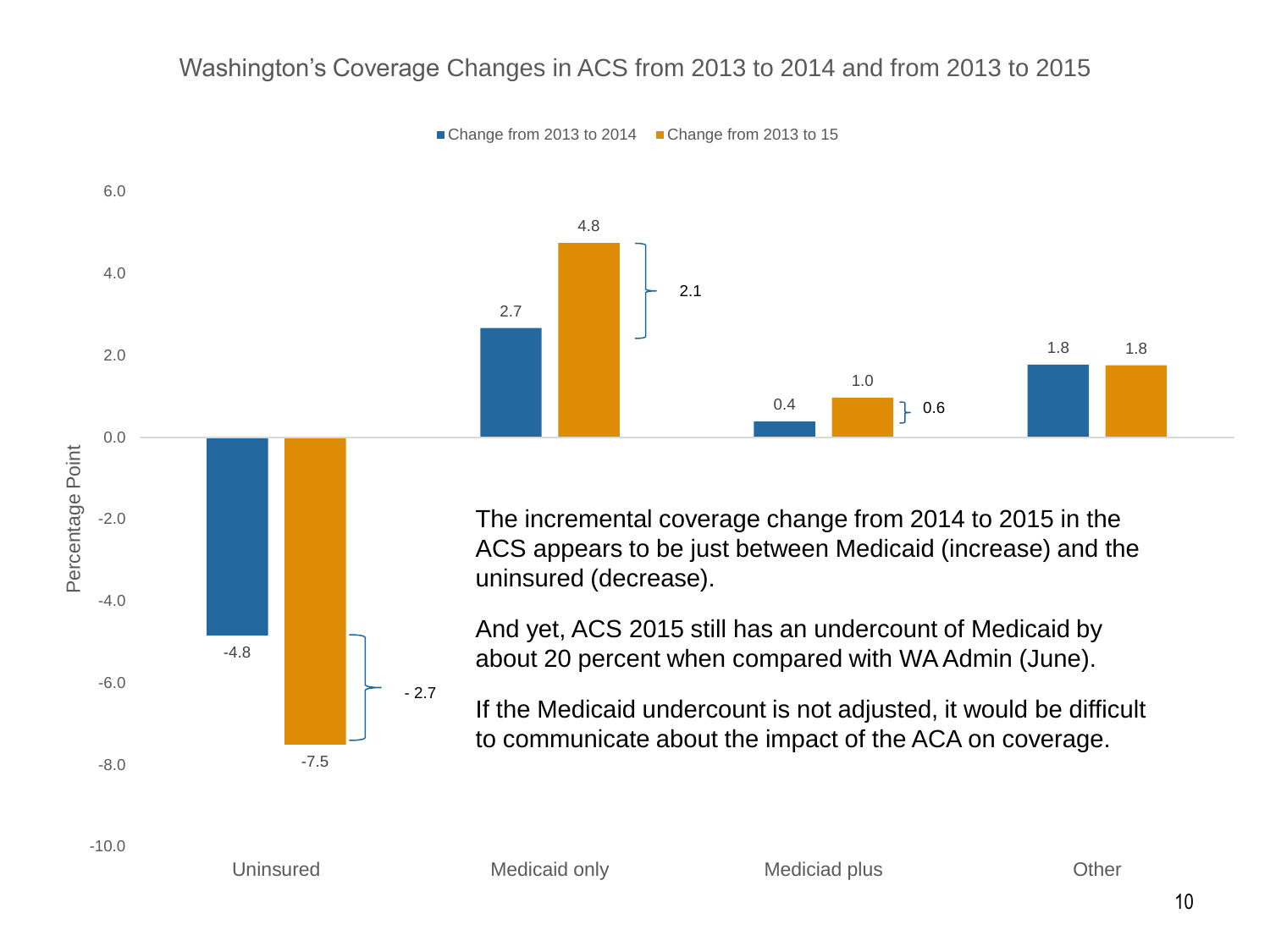## **The ad-hoc approach we adopted to partially correct Washington's Medicaid undercount in 2014 and 2015 ACS**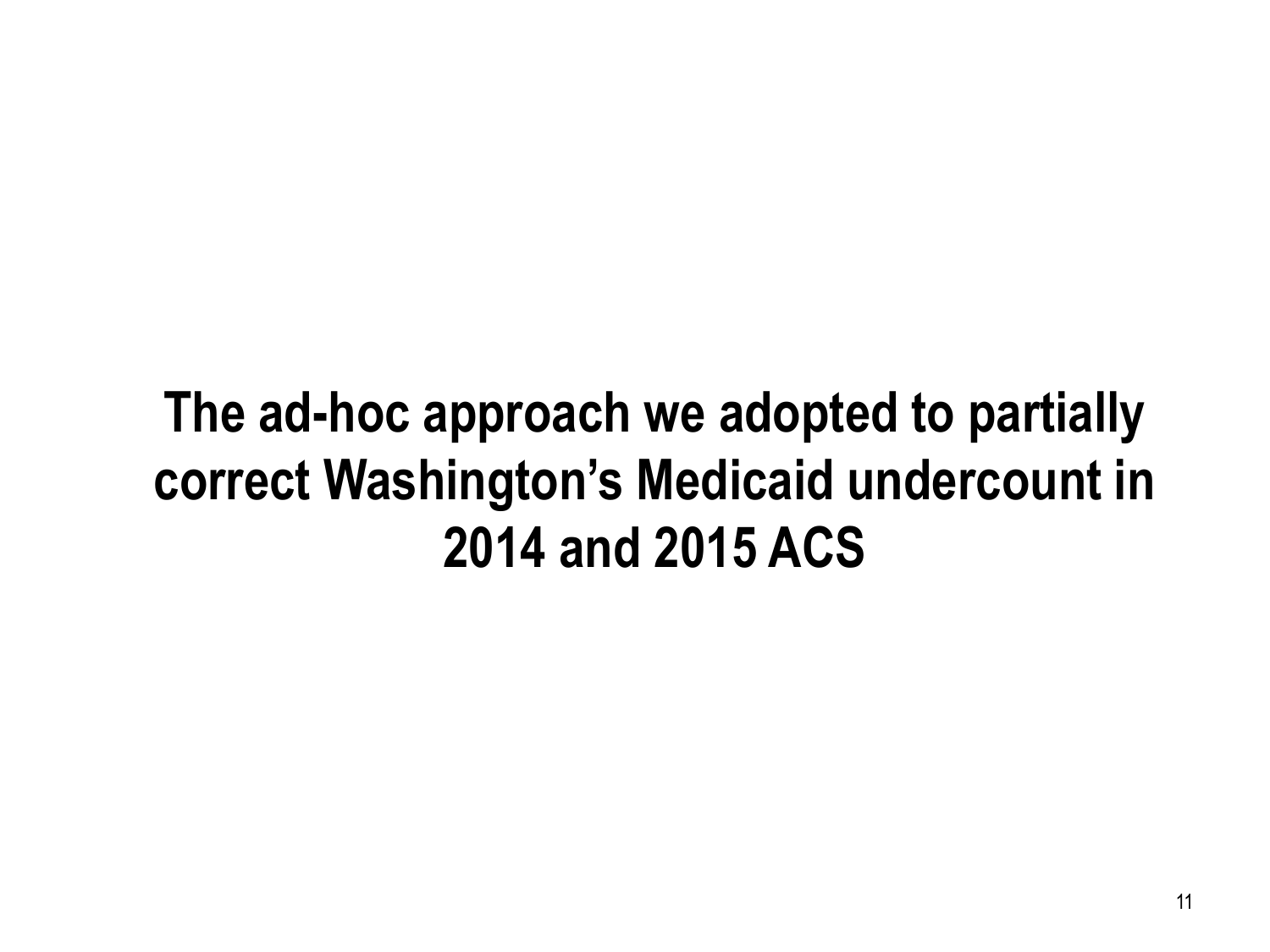### **The Process**

Adjust Medicaid weights in ACS 1 year PUMS

> Compensate the Medicaid adjustment in the weights of other coverage sources

> > Rake modified weights on selected dimensions with preadjustment distributions from ACS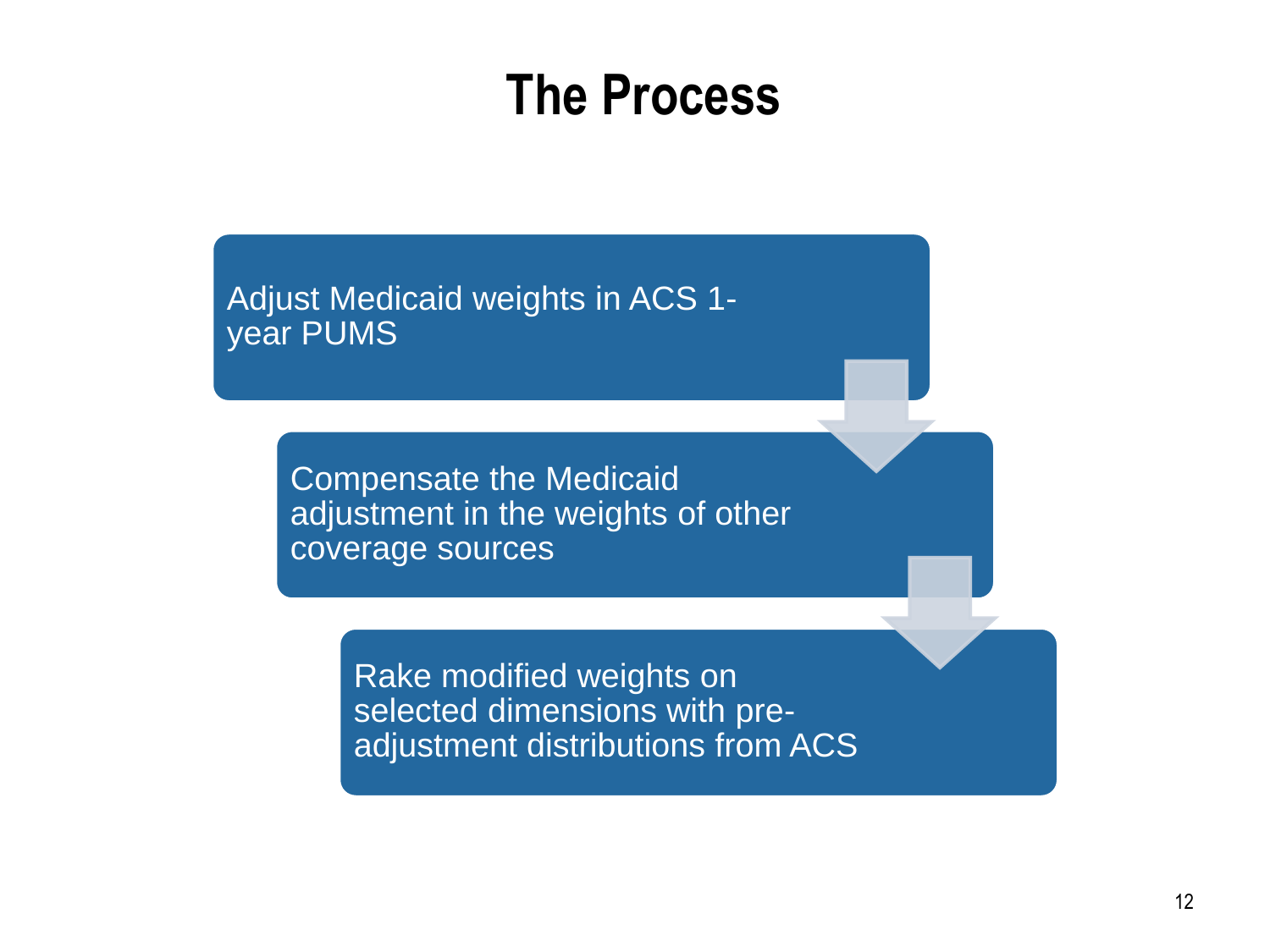# **Adjust Medicaid weights**

 $\triangleright$  In ACS 1-year PUMS:

- PUMAs with exclusive county designation are grouped into their respective counties; other PUMAs are lumped into one group
- $\geq$  11 groups with 10 identifiable counties
- Create summary counts of Medicaid in 3 age categories (0-17, 18-64, 65+) for each of the 11 geography groups
- $\triangleright$ In WA Admin
	- Create summary counts of Medicaid in 3 age categories (0-17, 18-64, 65+) for each of the 11 geography groups
	- Reduce the summary counts of Medicaid enrollment by about 5 percent to mimic the "normal" undercount of the state's Medicaid population in ACS prior to 2014
- Calculate adjustment factors by comparing the summary counts of Medicaid between ACS and WA Admin for the geography-by-age groups
- Apply the adjustment factors to weights of ACS records with Medicaid coverage for the geography-by-age groups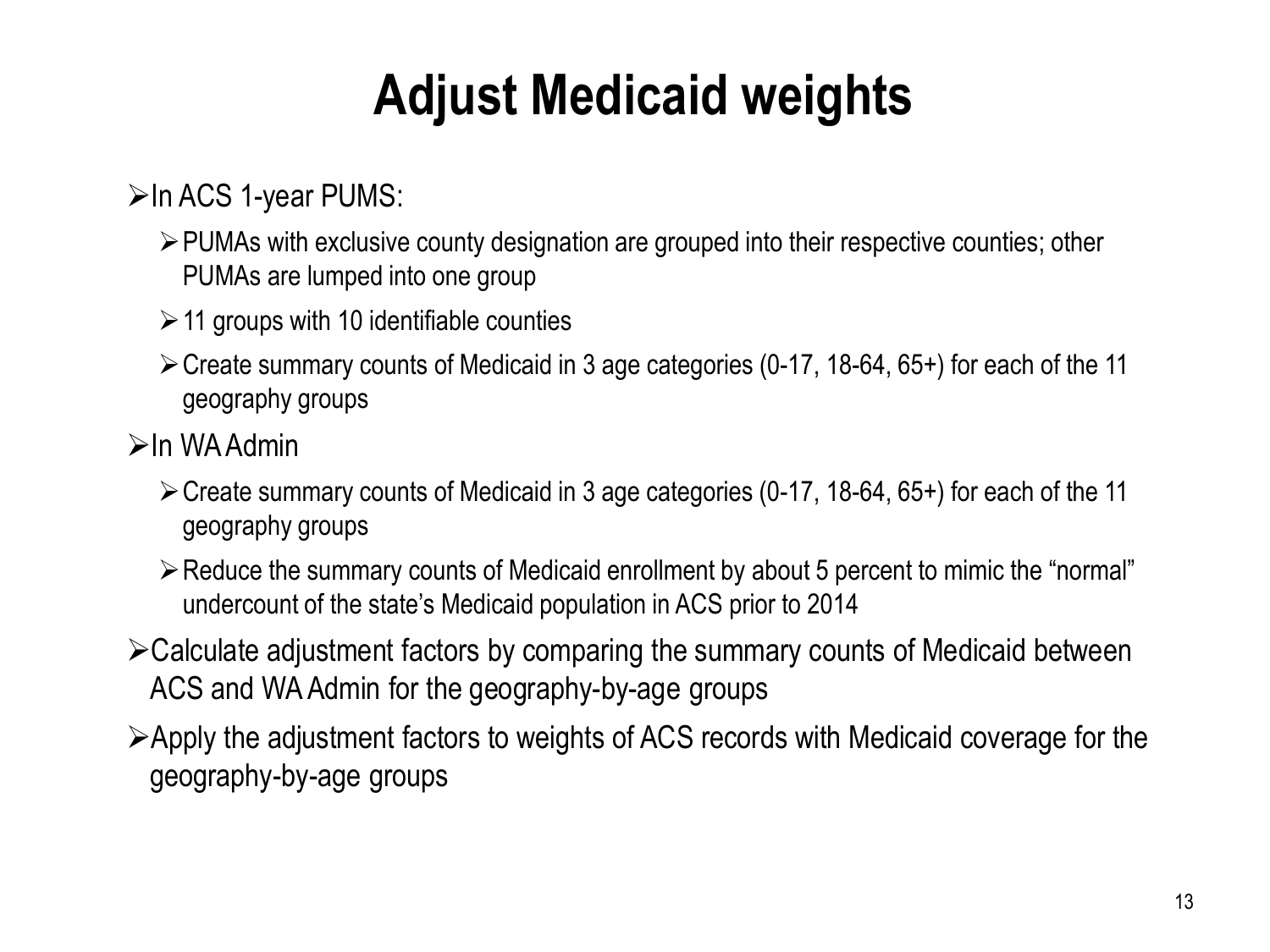# **Compensate the adjusted amount of Medicaid in other coverage sources**

- $\triangleright$ The net change (increase) in the adjusted weight for Medicaid population in ACS is treated as Medicaid "growth".
- Determine the contributing sources of Medicaid "growth":
	- The RAND's national panel survey results on coverage shifts from 2013 to 2014 were used to determine the sources and proportions of Medicaid "growth"
		- $\triangleright$  "Changes in Health Insurance Enrollment Since 2013: Evidence from the Rand Health Reform Opinion Study" by Katherine Grace Carman and Christine Eibner
		- $\triangleright$  Sources of new Medicaid enrollees: 40% from uninsured, 10% from ESI, 50% from others
- $\triangleright$  At the PUMA level:
	- Calculate the difference in Medicaid weight sums before and after the Medicaid weight adjustment
	- Distribute the difference using the proportions of the Medicaid "growth" by source from the RAND survey
	- $\triangleright$  Use the distributions to reduce the weight in each of the 3 non-Medicaid sources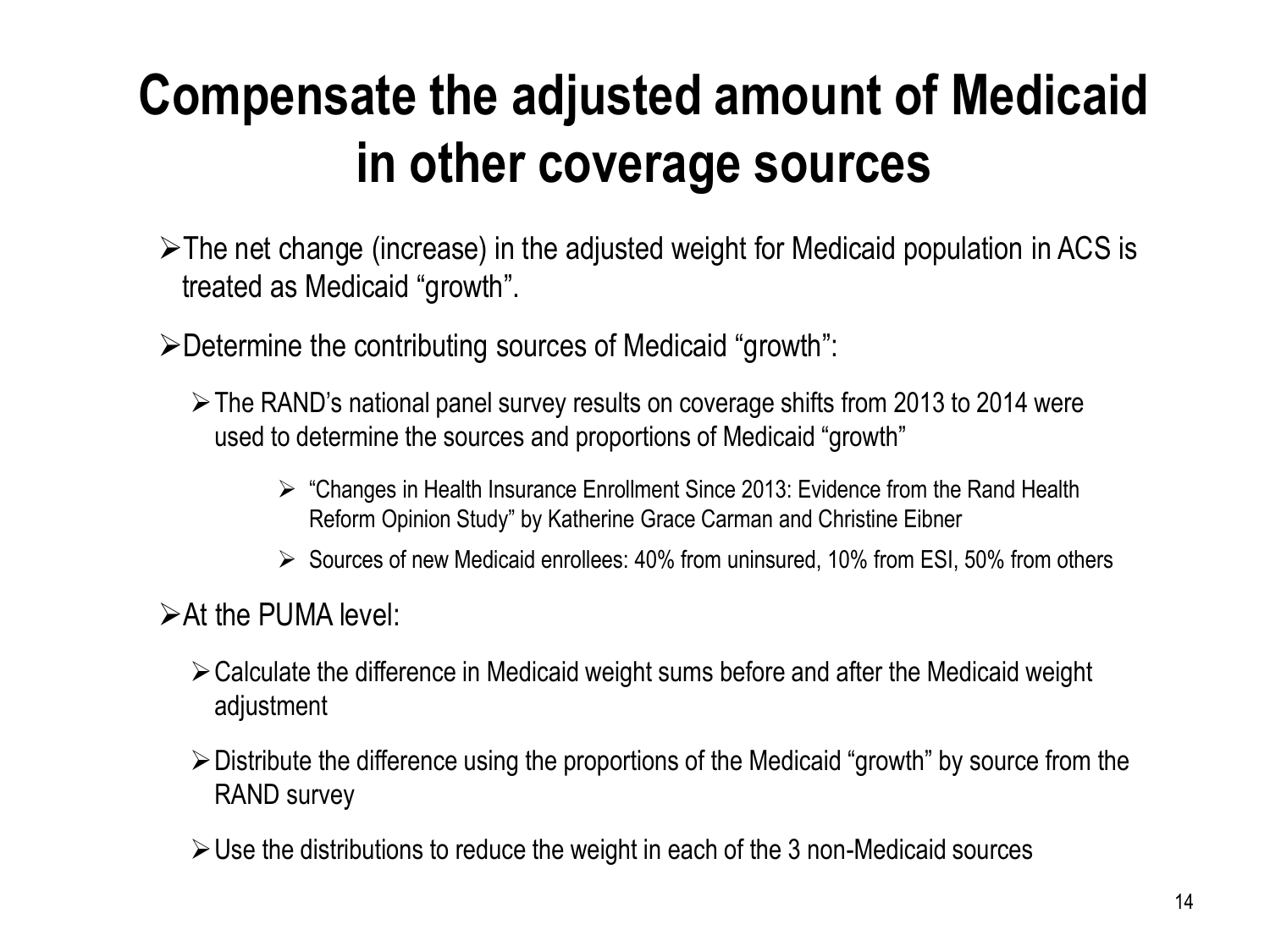# **Rake modified weights on dimensions with pre-adjustment control totals**

At the PUMA level, raking was conducted to align distributions of selected characteristics to original ACS distributions

 $\triangleright$  Selected characteristics:

| Age (3 groups) | Hispanic origin (2 groups) | Race (7 dichotomies) |
|----------------|----------------------------|----------------------|
| FPL (7 groups) | Citizenship (5 groups)     | Bi-variate combos    |

Control totals for these raking dimensions were created using original ACS weights

 $\triangleright$ In addition, the adjusted Medicaid counts in the 3 age groups were used as raking dimensions to retain the adjusted values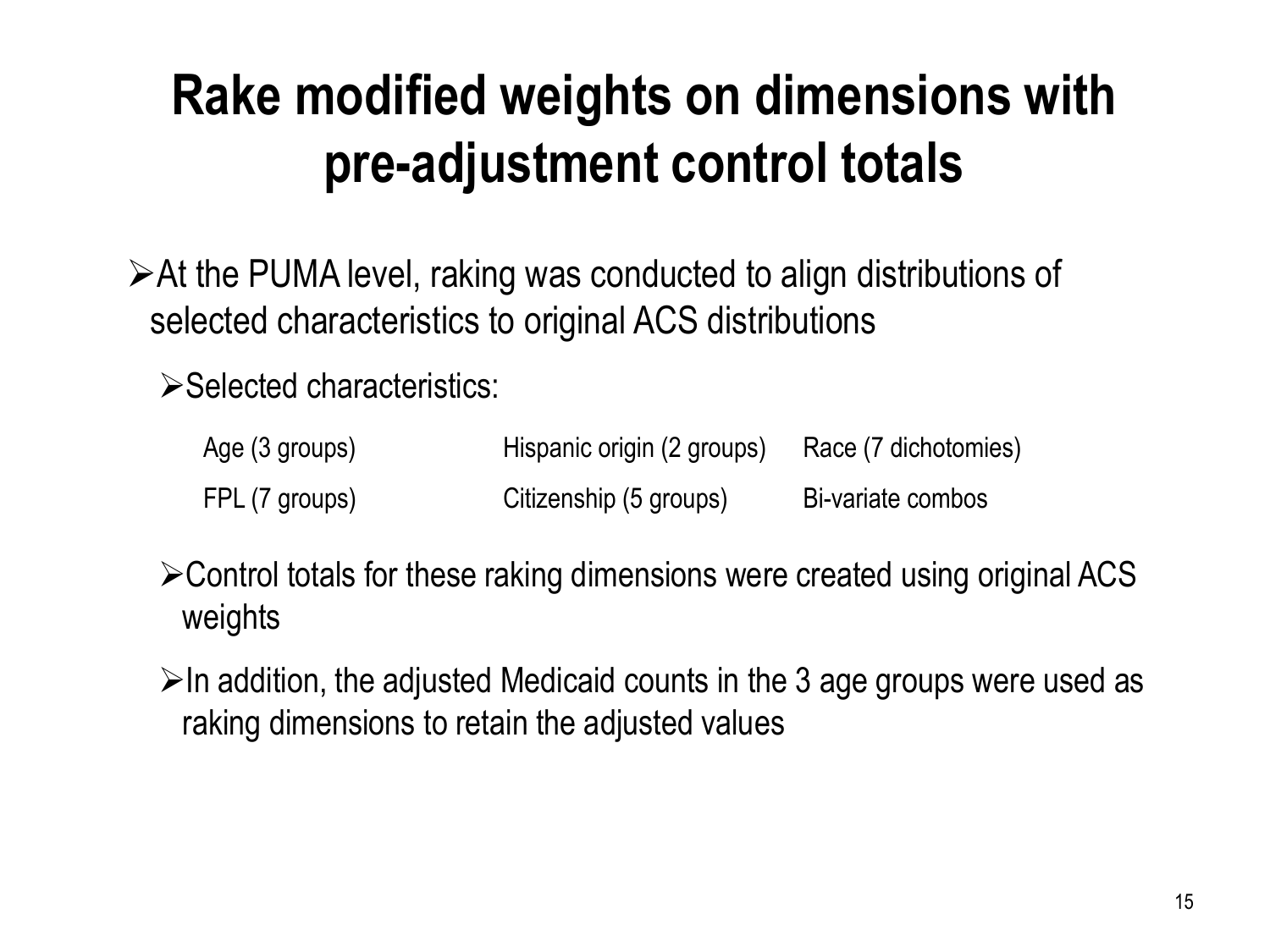## **Effect of the partial correction on uninsured rates**

Sample uninsured rates (Washington) before and after the partial correction

|                       | 2014   |          | 2015   |          |
|-----------------------|--------|----------|--------|----------|
|                       | Unadj. | Adjusted | Unadj. | Adjusted |
| Total                 | 9.2    | 8.2      | 6.6    | 5.8      |
| Age                   |        |          |        |          |
| $0 - 17$              | 4.6    | 3.9      | 3.2    | 2.7      |
| 18-64                 | 13.0   | 11.5     | 9.4    | 8.3      |
| $65+$                 | 0.9    | 1.0      | 0.6    | 0.6      |
| Sex                   |        |          |        |          |
| Male                  | 10.6   | 9.4      | 7.8    | 7.0      |
| Female                | 8.0    | 7.0      | 5.4    | 4.7      |
| Hispanic Origin       |        |          |        |          |
| Hispanic              | 21.0   | 19.2     | 18.2   | 16.7     |
| Non-Hispanic          | 7.7    | 6.7      | 5.0    | 4.3      |
| Race                  |        |          |        |          |
| White (one race only) | 8.4    | 7.3      | 5.8    | 5.0      |
| Black (one race only) | 9.1    | 8.3      | 7.4    | 6.4      |
| AIAN (one race only)  | 20.7   | 18.0     | 17.2   | 14.9     |
| Asian (one race only) | 8.5    | 7.7      | 5.1    | 4.6      |
| NHOPI (one race only) | 15.8   | 15.6     | 9.7    | 9.4      |
| Other (one race only) | 24.8   | 22.9     | 23.2   | 21.7     |
| Two or More Races     | 9.1    | 8.6      | 4.9    | 4.3      |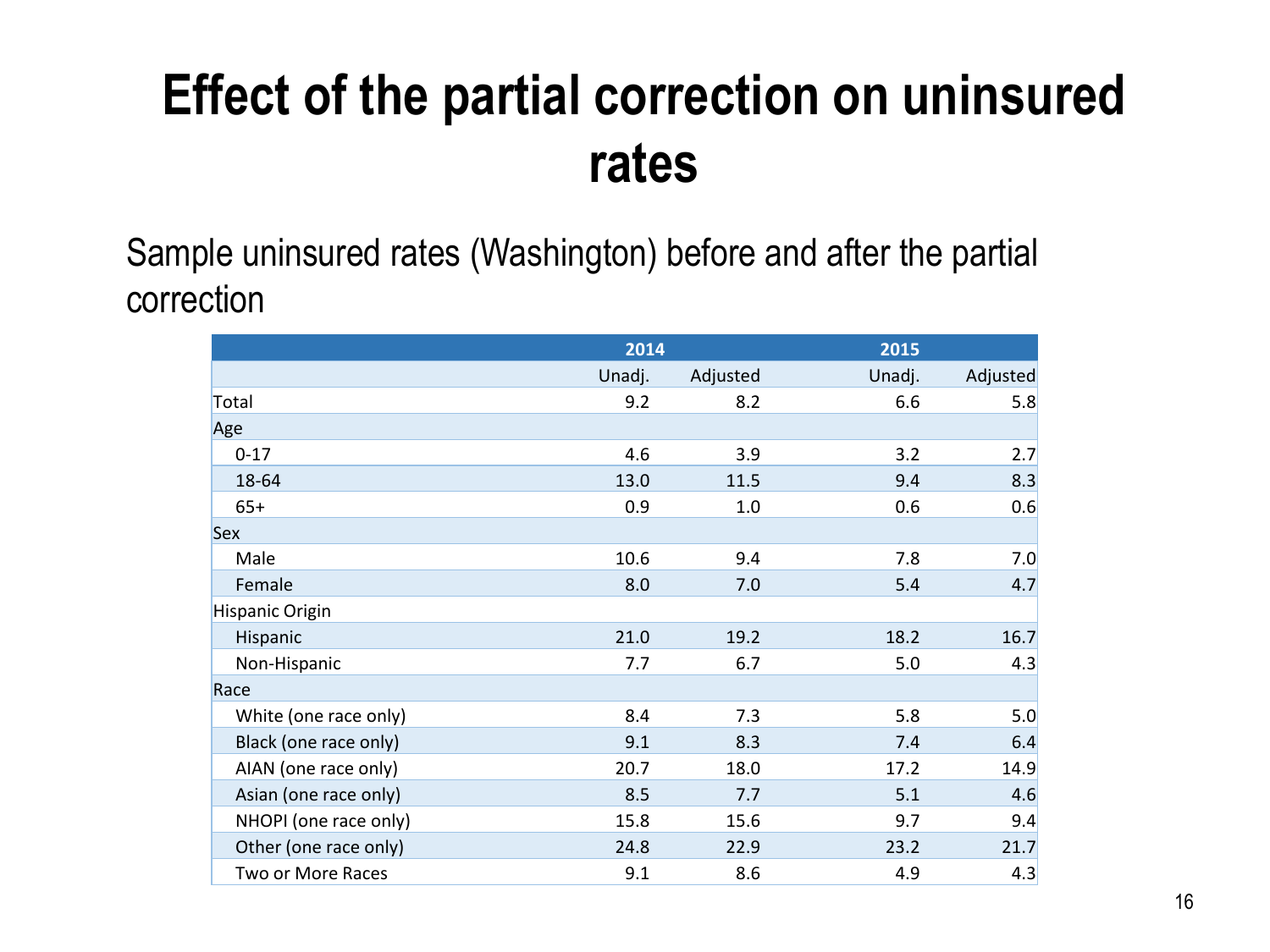# **Summary**

- Starting in 2014 when Medicaid was expanded in Washington under the ACA, the ACS counts of Medicaid population broke the trend of prior years with a significantly greater undercount at about 20 percent.
- $\triangleright$ The greater undercount presented a dilemma in communication about the coverage changes – ACS data show that Medicaid played a key role in Washington's uninsured reduction under the ACA and yet 20 percent of the Medicaid population was not reflected in ACS.
- Our methodological approach to adjust ACS for its undercount of Washington's Medicaid population, with its limitations, provides a partial solution to the dilemma by increasing Medicaid weights in ACS to the level comparable to administrative counts while maintaining, to extent possible, the ACS distributions of selected population characteristics.

The partial correction resulted in lowered uninsured rates.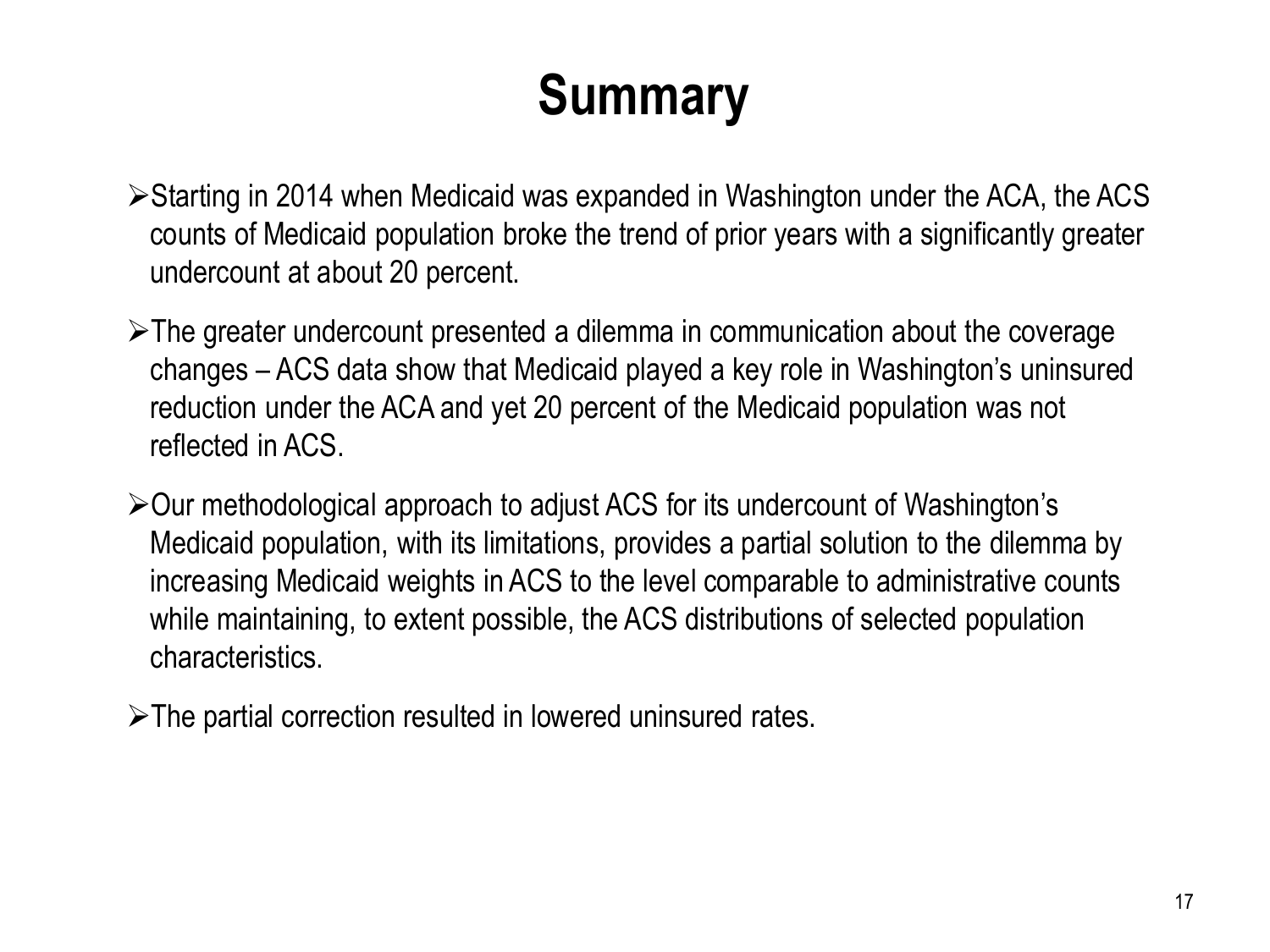## **Limitations and future considerations**

#### $\blacktriangleright$  limitations:

- Despite the raking on selected characteristics, the partial correction of ACS Medicaid undercount presented here may result in differences in some non-coverage estimates that are not controlled for in the raking. We recommend that the use of the modified weights be limited to analyses related to health coverage.
- $\triangleright$  The use of national estimates on non-elderly adult coverage shifts in compensating the Medicaid adjustment in other sources is not an ideal one: it is not state-specific and it is based on non-elderly adult population. Better data sources are needed.

#### Future considerations

We recommend the Census Bureau to consider incorporating Medicaid (and Medicare) enrollment counts in constructing the ACS weights.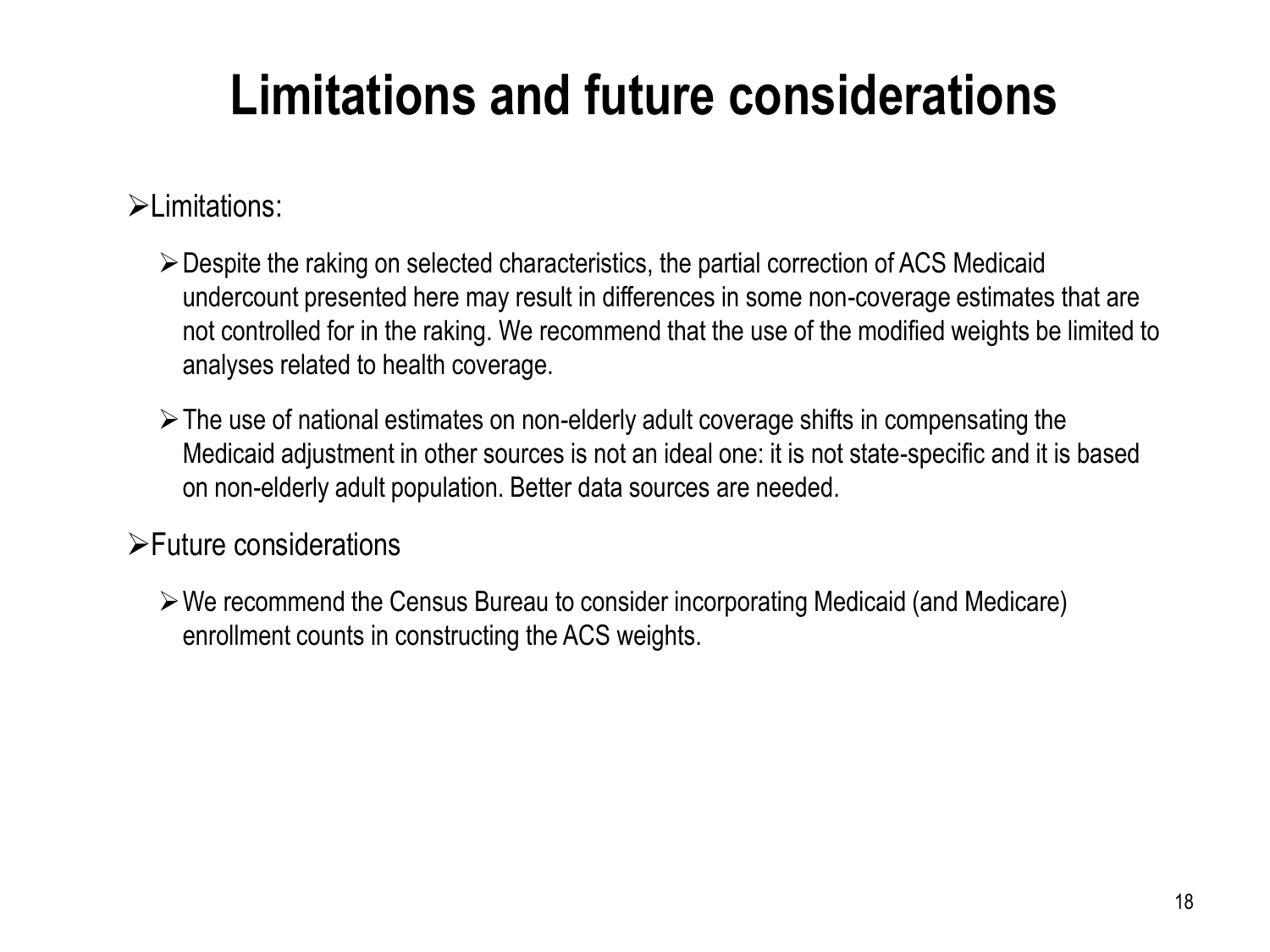#### **Acknowledgement**

The Washington State work group consists of the following: Jim Freeburg – Office of the Insurance Commissioner Thea N. Mounts – Office of Financial Management Jeffrey Naas – Office the Insurance Commissioner Marc Provence – Health Care Authority Wei Yen – Office of Financial Management